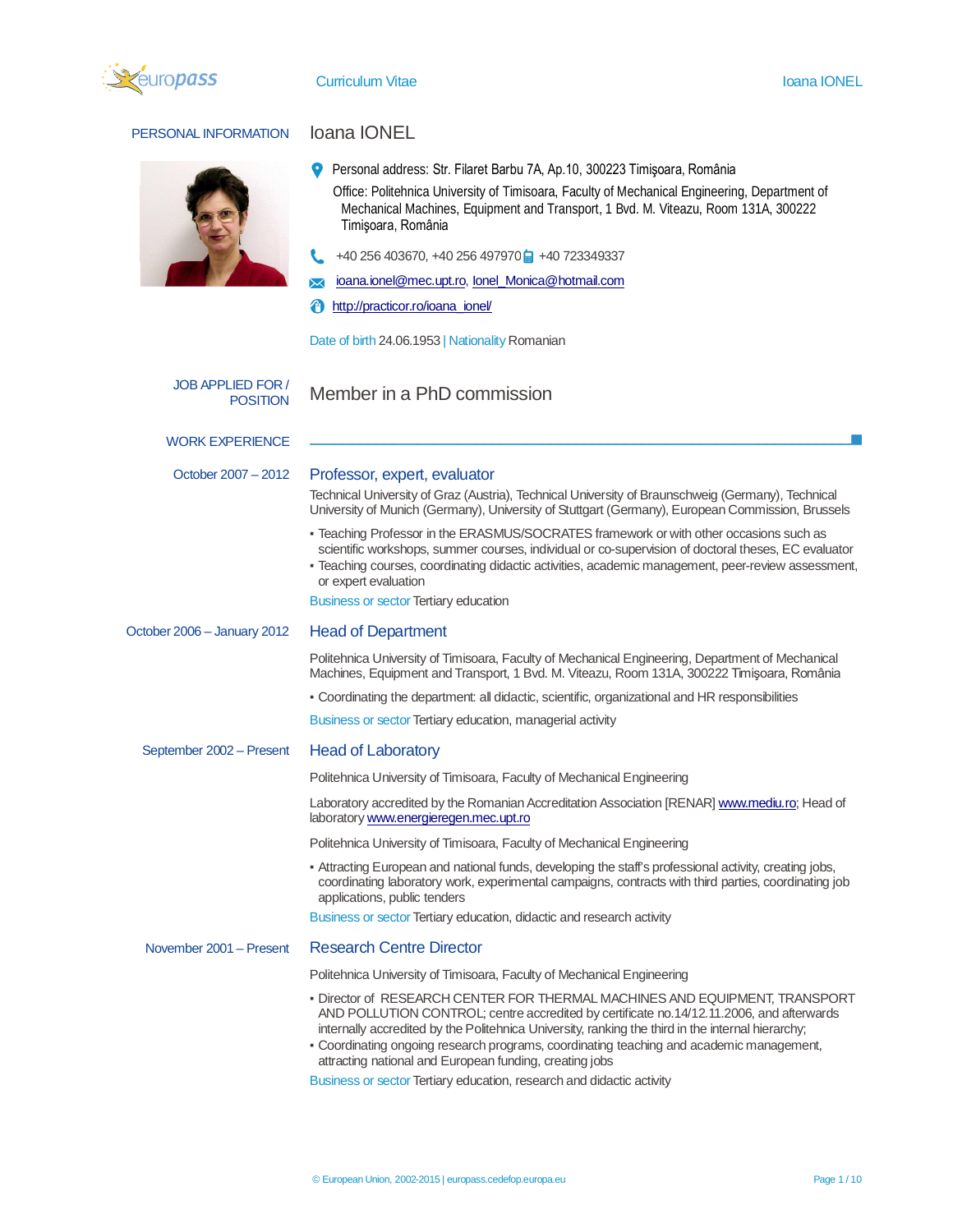

| September 1988 – present      | Assistant, Assistant Professor, Associate Professor, Full Professor                                                                                                                                                                                                                                                                     |
|-------------------------------|-----------------------------------------------------------------------------------------------------------------------------------------------------------------------------------------------------------------------------------------------------------------------------------------------------------------------------------------|
|                               | Politehnica University of Timisoara, Faculty of Mechanical Engineering, Department of<br>Thermodynamics, thermal machines and motor vehicles; Full Professor decision 334/112C of<br>18.06.1998                                                                                                                                         |
|                               | - Teaching courses, developing and coordinating ongoing research programs, coordinating didactic<br>activities and academic management                                                                                                                                                                                                  |
|                               | Business or sector Tertiary education, teaching and research                                                                                                                                                                                                                                                                            |
| September 1985 - August 1988  | Research engineer, with additional teaching responsibilities                                                                                                                                                                                                                                                                            |
|                               | Politehnica University of Timisoara, Faculty of Mechanical Engineering                                                                                                                                                                                                                                                                  |
|                               | - Contracting out research and collaboration activities with the industry and research units in energy<br>and mechanical fields, coordinating the practical activity of students from the Department of thermal<br>machinery and equipment, teaching an optional course on inventions                                                   |
|                               | Business or sector Tertiary education, research, students' internships                                                                                                                                                                                                                                                                  |
| August 1977 - August 1985     | Engineer, researcher                                                                                                                                                                                                                                                                                                                    |
|                               | 23 August Plant, Bucharest, Bd. 23 August, 2-4 Pantelimon                                                                                                                                                                                                                                                                               |
|                               | - Line technologist in a large plant, design engineer and researcher at Faur (23 August) plant,<br>Bucharest, Engine factory, CISOT Department<br>- Implementation of advanced manufacturing technologies, under licenses, engine testing, staff<br>training for enterprise customers                                                   |
|                               | Business or sector Engine manufacturers, railway equipment, heavy equipment                                                                                                                                                                                                                                                             |
|                               |                                                                                                                                                                                                                                                                                                                                         |
| <b>EDUCATION AND TRAINING</b> |                                                                                                                                                                                                                                                                                                                                         |
| October 14-16, 2011           | Graduation certificate, academic course Schöne Neue<br><b>TECHNIKWELT.</b> Challenges of women in Career-an international<br>review<br>TU München, Univ. der Bundeswehr München, Ludwig-Maximilians Universität,<br>Evangelische Akademie Tutzing<br>- Cooperation management, introduction to leadership management, crisis management |
| October 10-15, 2012           | Graduation certificate, seminar Women of TUM Seminar "Connect"<br>for Success" Workshop "Fit for public", "Konzepte für Nachhaltigkeit/<br>Concept for sustainability"<br>TU München, Univ. der Bundeswehr München, Ludwig-Maximilians Universität, Evangelische Akademie Tutzing                                                       |
| October 2012                  | Graduation certificate, specialised programme for Project Managers                                                                                                                                                                                                                                                                      |
|                               | Didakticos Association, Timișoara in collaboration with the National Council for Adult Education,<br>Ministry of Labour, Family and Social Protection and the Ministry of Education, Research and<br>Innovation                                                                                                                         |
|                               | - The management of project implementation, operational resources for the project, the project's<br>contractual provisions, etc.                                                                                                                                                                                                        |
| March 2011                    | Graduation certificate, training module in university management<br>"Management of tertiary activities"                                                                                                                                                                                                                                 |
|                               | Executive Unit for Financing Higher Education, Research, Development and Innovation, MECTS,<br>Romania                                                                                                                                                                                                                                  |
|                               | - Modelling and measurements of air quality in the city of Timisoara, the impact of Romanian thermal<br>power plants on air quality                                                                                                                                                                                                     |
| March 2011                    | Graduation certificate, training module in university management<br>"Service and support for students"                                                                                                                                                                                                                                  |
|                               | Executive Unit for Financing Higher Education, Research, Development and Innovation, MECTS,<br>Romania                                                                                                                                                                                                                                  |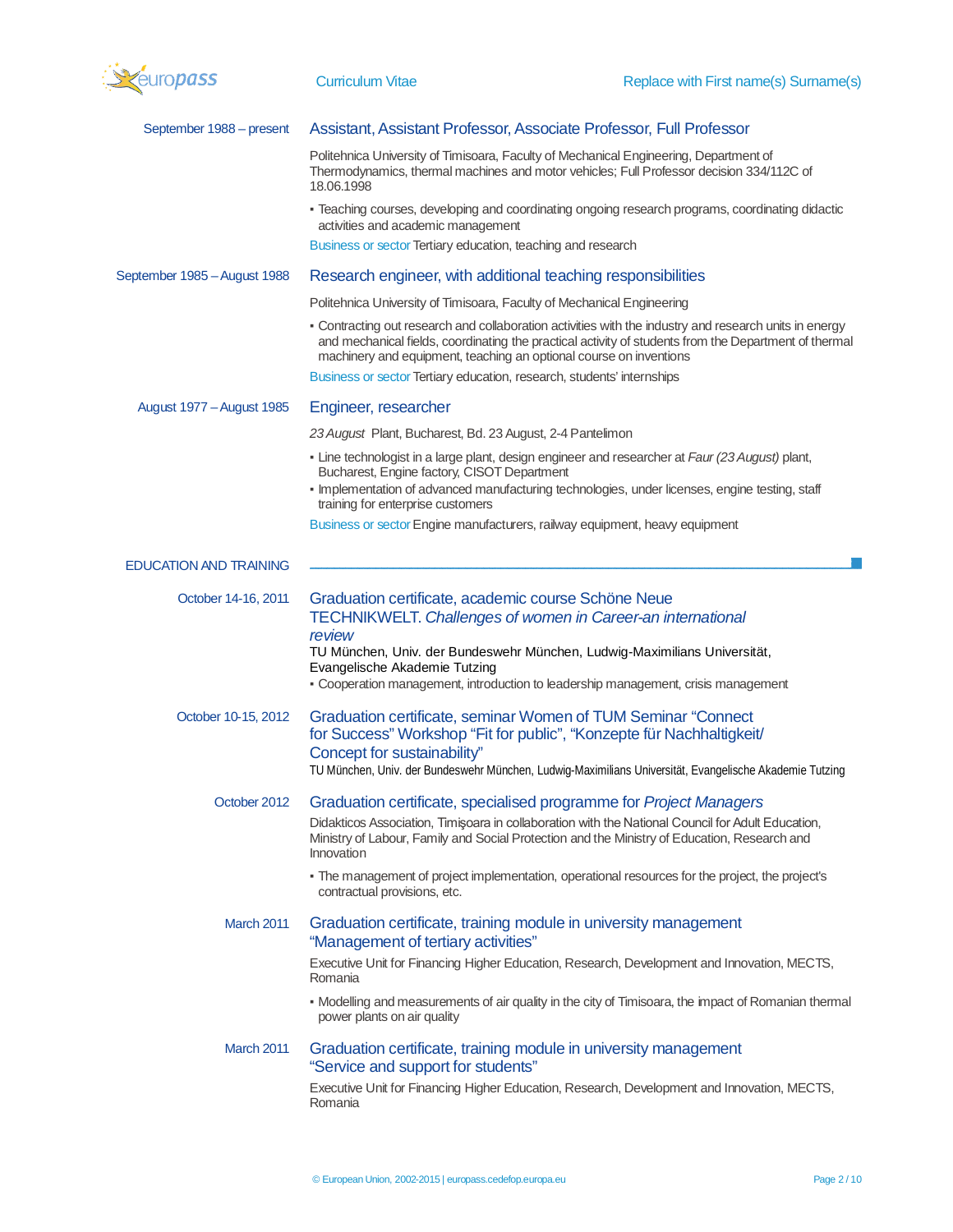

|                               | • Modelling and measurements of air quality in the city of Timisoara, the impact of Romanian thermal<br>power plants on air quality                                                                                                                                  |
|-------------------------------|----------------------------------------------------------------------------------------------------------------------------------------------------------------------------------------------------------------------------------------------------------------------|
| <b>July 2012</b>              | Diploma of Associate Professor (Privatdozent)                                                                                                                                                                                                                        |
|                               | Technical University of Munich, Germany                                                                                                                                                                                                                              |
|                               | - Modelling and measurements of air quality in the city of Timisoara, the impact of Romanian thermal<br>power plants on air quality                                                                                                                                  |
| September 2011                | Habilitation degree - Habilitated doctor engineer                                                                                                                                                                                                                    |
| (September 11, 2011)          | Technical University of Munich - Weihenstephan, Germany                                                                                                                                                                                                              |
|                               | - Modelling and measurements of air quality in the city of Timisoara (Impact of Romanian thermal<br>power plants on air quality); the study was published in English by VDI Verlag (Publisher VDI<br>Düsseldorf)                                                     |
| 1991-2005                     | Various scholarships and fellowships                                                                                                                                                                                                                                 |
|                               | Technical University Munich, Univ. Stuttgart, Univ. All Technical Braunschweig in Germany, Queen<br>Ann's College London, UK, Univ. Technical Graz - Austria                                                                                                         |
|                               | - 24 months research AvH fellowship in Germany                                                                                                                                                                                                                       |
|                               | - 3 months specialization by DAAD and TEMPUS in Graz; 3<br>- months in London through the Go West program of the EC                                                                                                                                                  |
|                               | - fellowship of the Alexander von Humboldt Foundation; DAAD and TEMPUS support for the<br>internship at the TU Munich, Univ. Stuttgart, TU Braunschweig, Graz, EC support for internship in<br>London; Certificates - Proofs of internship for AvHumboldt and London |
|                               | Genesis of $N_2O$ gas in general and particular about clean combustion, air quality, emission<br>measurements, imissions, dispersion of pollutants                                                                                                                   |
| September 1999 – present      | <b>Expert</b>                                                                                                                                                                                                                                                        |
| (for various time intervals)  | NCSRHE [CNCSIS] expert, certificate no. 731 through qualification and then renewed training                                                                                                                                                                          |
|                               | National Council of Scientific Research in Higher Education, Romania, currently Executive Unit for<br>Financing Higher Education, Research, Development and Innovation                                                                                               |
|                               | - Areas of competence according to the requests received from the Executive Unit for Financing<br>Higher Education, Research, Development and Innovation, www.uefiscdi.gov.ro                                                                                        |
| September 1999 – present      | <b>Expert</b>                                                                                                                                                                                                                                                        |
| (for various time intervals)  | European Commission, CORDIS                                                                                                                                                                                                                                          |
|                               | - Areas of competence according to the requests received from the Executive Unit for Financing<br>Higher Education, Research, Development and Innovation,<br>http://cordis.europa.eu/fp7/experts_en.html                                                             |
| October 1982 - September 1987 | Doctor engineer                                                                                                                                                                                                                                                      |
|                               | PhD in engineering, Diploma G Series No. 188 of 1988 issued by the Polytechnic Institute of<br>Bucharest (UPB), Ministry of Science and Education, Romania                                                                                                           |
|                               | - Fuel combustion, heat and mass transfer, combustion technology and reducing emissions of<br>polluting fossil fuels increase user efficiency                                                                                                                        |
| October 1972 - June 1977      | <b>BS</b> in engineering                                                                                                                                                                                                                                             |
|                               | Engineer degree no. 53 419 / 12.19.1977, Head of Graduation at national level                                                                                                                                                                                        |
|                               | Polytechnic Institute of Bucharest, Romania, Faculty of Mechanics                                                                                                                                                                                                    |
|                               | - Steam Boilers, Heat Engineering and Machines, thermal mass and heat transfer, fuels, combustion<br>technology; topic of diploma paper on sulphur heavy oil combustion technologies                                                                                 |
| <b>PERSONAL SKILLS</b>        |                                                                                                                                                                                                                                                                      |
| Mother tongue                 | Romanian                                                                                                                                                                                                                                                             |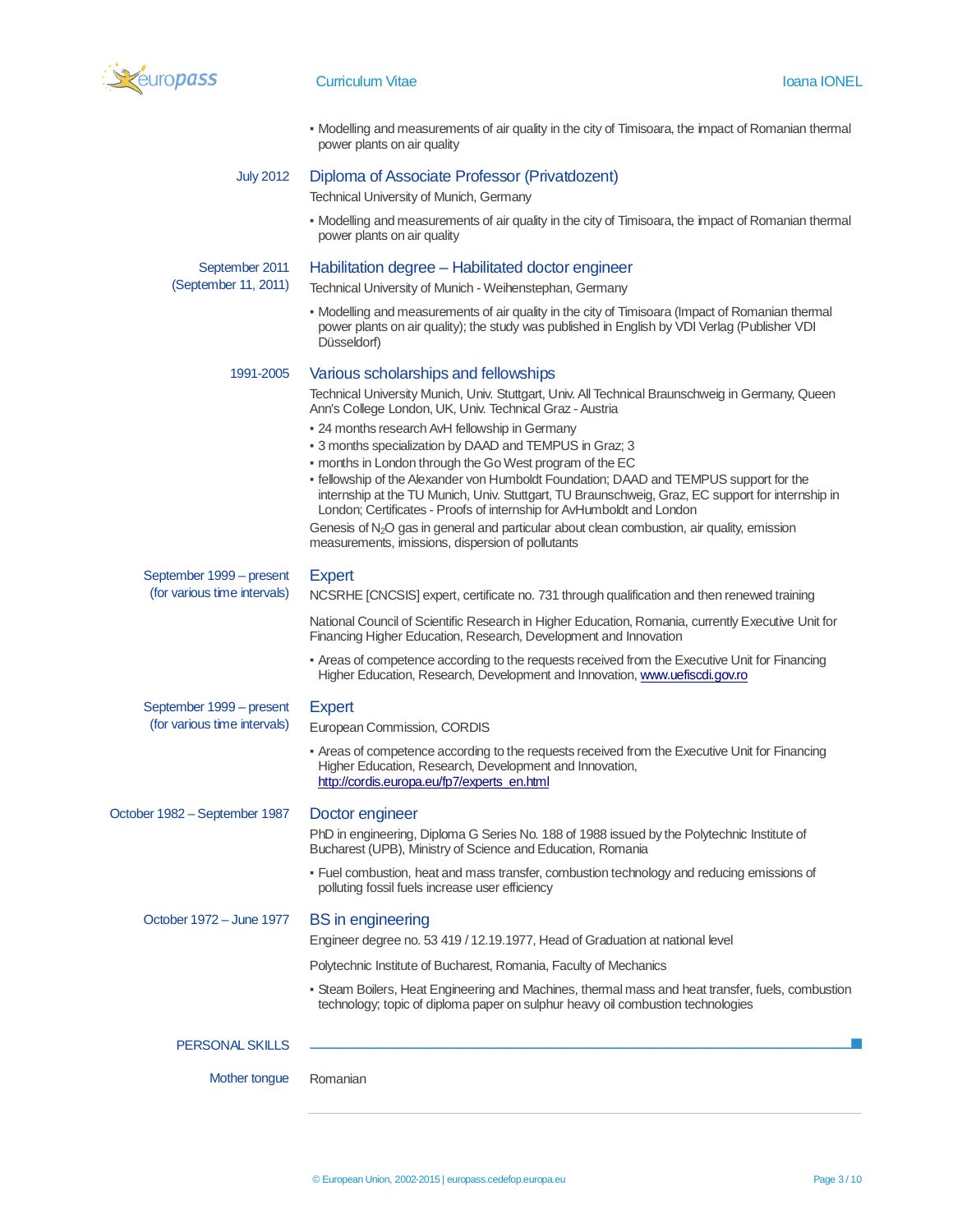

| Other language(s)                  | <b>UNDERSTANDING</b>                                                                                                                                                                                                                                                                                                                                                                                                                                                                                                                                                                                                                                                                                                                                                                                                                                                                                                                                                                                                                                                                                                                                                                                                                                                                                                                                                                                                                                                                  |                                                                                          | <b>SPEAKING</b>           |                                                                                                                                                                                                      | <b>WRITING</b> |
|------------------------------------|---------------------------------------------------------------------------------------------------------------------------------------------------------------------------------------------------------------------------------------------------------------------------------------------------------------------------------------------------------------------------------------------------------------------------------------------------------------------------------------------------------------------------------------------------------------------------------------------------------------------------------------------------------------------------------------------------------------------------------------------------------------------------------------------------------------------------------------------------------------------------------------------------------------------------------------------------------------------------------------------------------------------------------------------------------------------------------------------------------------------------------------------------------------------------------------------------------------------------------------------------------------------------------------------------------------------------------------------------------------------------------------------------------------------------------------------------------------------------------------|------------------------------------------------------------------------------------------|---------------------------|------------------------------------------------------------------------------------------------------------------------------------------------------------------------------------------------------|----------------|
|                                    | Listening                                                                                                                                                                                                                                                                                                                                                                                                                                                                                                                                                                                                                                                                                                                                                                                                                                                                                                                                                                                                                                                                                                                                                                                                                                                                                                                                                                                                                                                                             | Reading                                                                                  | <b>Spoken interaction</b> | Spoken production                                                                                                                                                                                    |                |
| German                             | C <sub>2</sub>                                                                                                                                                                                                                                                                                                                                                                                                                                                                                                                                                                                                                                                                                                                                                                                                                                                                                                                                                                                                                                                                                                                                                                                                                                                                                                                                                                                                                                                                        | C <sub>2</sub>                                                                           | C <sub>2</sub>            | C <sub>2</sub>                                                                                                                                                                                       | C <sub>2</sub> |
| English                            | C1                                                                                                                                                                                                                                                                                                                                                                                                                                                                                                                                                                                                                                                                                                                                                                                                                                                                                                                                                                                                                                                                                                                                                                                                                                                                                                                                                                                                                                                                                    | C1                                                                                       | C1                        | C <sub>1</sub>                                                                                                                                                                                       | C1             |
| French                             | <b>B2</b>                                                                                                                                                                                                                                                                                                                                                                                                                                                                                                                                                                                                                                                                                                                                                                                                                                                                                                                                                                                                                                                                                                                                                                                                                                                                                                                                                                                                                                                                             | <b>B2</b>                                                                                | <b>B2</b>                 | B <sub>2</sub>                                                                                                                                                                                       | <b>B2</b>      |
|                                    | Levels: A1/A2: Basic user - B1/B2: Independent user - C1/C2 Proficient user<br>Common European Framework of Reference for Languages                                                                                                                                                                                                                                                                                                                                                                                                                                                                                                                                                                                                                                                                                                                                                                                                                                                                                                                                                                                                                                                                                                                                                                                                                                                                                                                                                   |                                                                                          |                           |                                                                                                                                                                                                      |                |
| <b>Communication skills</b>        | - Team spirit acquired in management structures at university or faculty level, and during the<br>implementation of research contracts;<br>- Ability to adapt to different social and cultural environments, achieved through collaboration with<br>- Good communication skills gained through my teaching experience and leading positions taken;<br>• Sense of initiative.                                                                                                                                                                                                                                                                                                                                                                                                                                                                                                                                                                                                                                                                                                                                                                                                                                                                                                                                                                                                                                                                                                          | institutions and companies from Romania and abroad;                                      |                           |                                                                                                                                                                                                      |                |
| Organisational / managerial skills | - Organisational experience in logistics, in managing the organization of students and entrance<br>workshops, etc.)<br>- Good experience in project management gained as project manager in various research programs,                                                                                                                                                                                                                                                                                                                                                                                                                                                                                                                                                                                                                                                                                                                                                                                                                                                                                                                                                                                                                                                                                                                                                                                                                                                                | or as a team member in various national and international research teams.                |                           | examinations, in planning and running scientific events (summer schools, conferences, symposia,                                                                                                      |                |
| <b>Technical skills</b>            | - Specialist and expert in the fields of thermodynamics, fuels, combustion technology, steam boilers,<br>• Certified technical translator                                                                                                                                                                                                                                                                                                                                                                                                                                                                                                                                                                                                                                                                                                                                                                                                                                                                                                                                                                                                                                                                                                                                                                                                                                                                                                                                             |                                                                                          |                           | clean burning technologies and cleaning of flue gases from combustion installations; pollutant<br>dispersion, non-conventional energy, air quality, environmental protection, mass and heat transfer |                |
| <b>Digital competence</b>          | ■ Good command of Microsoft Office <sup>™</sup> tools (Word™, Excel™ and PowerPoint™);<br>- Advanced knowledge in the Internet;<br>- Basic knowledge of computer graphics applications.                                                                                                                                                                                                                                                                                                                                                                                                                                                                                                                                                                                                                                                                                                                                                                                                                                                                                                                                                                                                                                                                                                                                                                                                                                                                                               |                                                                                          |                           |                                                                                                                                                                                                      |                |
| Artistic skills & sports           | - I coordinated a student choir, without having musical skills as a conductor, only from the desire to<br>- I support as much as I can, through promotion activities, the social dance group performing in the<br>- I like the sport and I practice, although irregularly, various sports such as jogging and gymnastics,                                                                                                                                                                                                                                                                                                                                                                                                                                                                                                                                                                                                                                                                                                                                                                                                                                                                                                                                                                                                                                                                                                                                                             | hall of the Faculty of Mechanical Engineering<br>aerobics, swimming, skiing, and tennis. |                           | involve the younger generation in cultural activities and to preserve the ancient traditions                                                                                                         |                |
| Other skills                       | - Graduate of the CD Loga High School, special math class, class of 1972, with honours<br>- Ranking first position, with grade 10, at the mathematics exam (written and oral) at the Faculty of<br>- Head of graduation (1977) at national level of the SET section (MET, boilers and turbines) from<br>- graduate of the German School (9 classes), the present Nikolaus Lenau Highschool (which justifies<br>my proficiency in German)<br>- Technical translator for German and English - exam-based diploma, No. 4292 / April 15, 1978<br>- Chairwoman of the local branch of B.EN.A (BALKAN ENVIRONMENTAL ASSOCIATION) (2005),<br>http://www.jepe-journal.info/bena<br>- Founding member of the Romanian Society of Romania Thermo-technicians<br>- Member of the Humboldt Club of Romania, earning several fellowships during 1991-present<br>- Member of the STTR [Romanian Society of Power Systems and Heating], 2002<br>- Member of the General Association of Engineers in Romania, Timis Branch, 2004<br>- Representative of Romanian universities at the Vereinigung der universities Grosskesselbesitzer in<br>Germany, 1995<br>- Member of the ASTER Energetica society in Romania, 2002<br>- Member of the editorial board of the Scientific Bulletin of Politehnica University of Timisoara,<br><b>Mechanical Engineering Series</b><br>- Member of the editorial board of the journal BENA - JEPE- (indexed by ISI) http://www.jepe-<br>journal.info/editorial-board | Mechanics, Politehnica University of Timisoara, 1972                                     |                           | Politehnica University of Bucharest (present name), where later on I defended my PhD thesis                                                                                                          |                |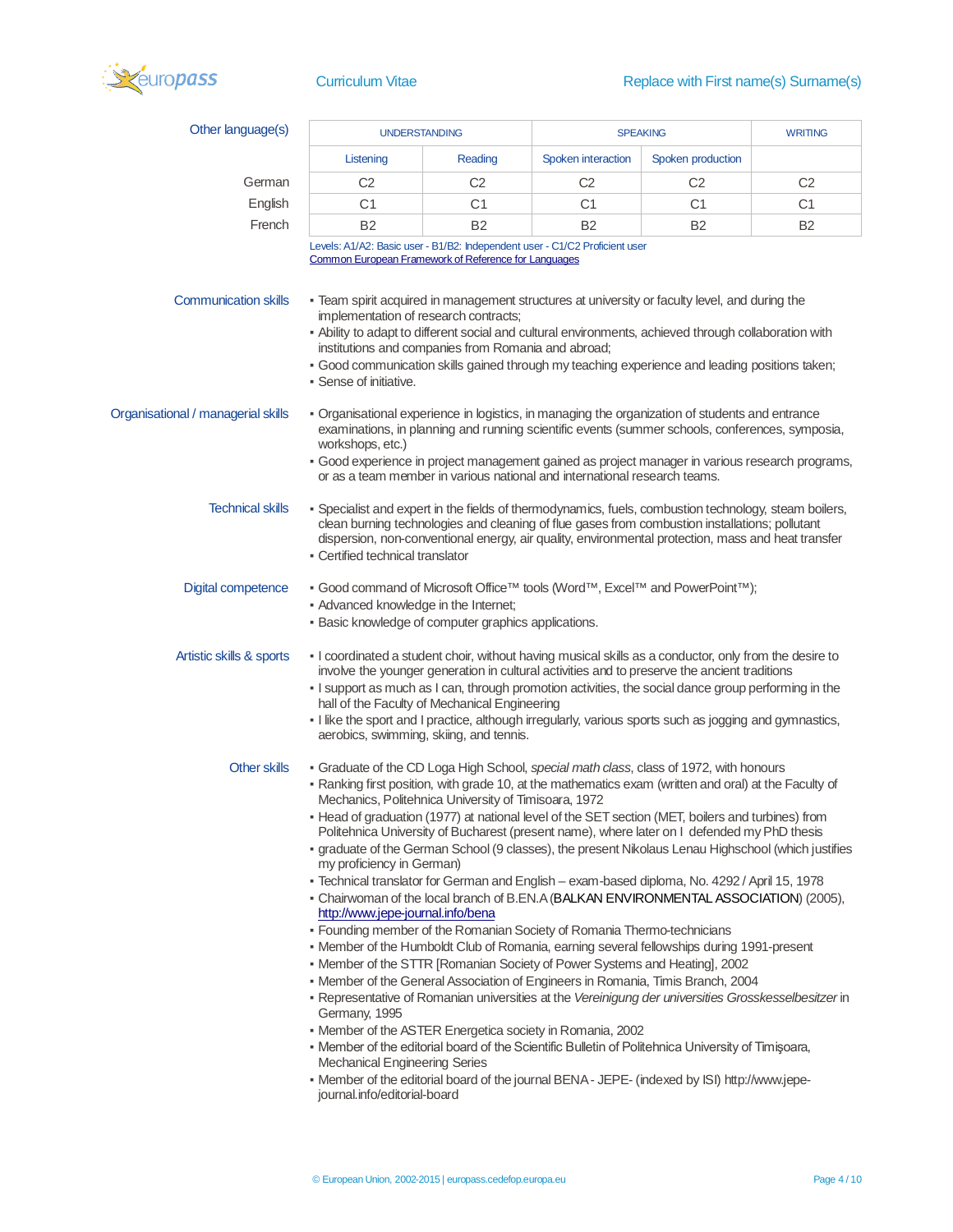

- Member editorial board member of the editorial board of JFVIP (http://www.begellhouse.com/jfv), which is one of the Journals Published from PCTFE
	- (http://www.begellhouse.com/ii/52b74bd3689ab10b.pdf? nocache = 1426863159)
- Member of the team of reviewers EDITORIAL SCIENTIFIC BOARD of the Termotehnica journal http://www.revistatermotehnica.agir.ro/colegiul\_editorial.php
- Member of ARA (American-Romanian Academy) 2005, and starting with 2009, named responsible for Romania on the technical side http://ara.mec.upt.ro/executive.html
- Member of VDI (Verein der Deutschen Ingenieure) i.e. member of the Association of German **Engineers**
- Member of ARA (American Romanian Academy), being responsible for the technical part ARA Romanian Branch - for Romania: http://ara.mec.upt.ro
- Member of Renewable Heating and Cooling platform, expert, http://www.rhcplatform.org/members/members-directory/

Driving licence Driving licence category: B

#### ADDITIONAL INFORMATION

**Publications Presentations Projects Conferences Seminars** Honours and awards **Memberships References Citations Courses Certifications** 

- Coordinating or participating in contracts focusing on emission measurements, interpreting the results and using efficiently the thermal energy, preparing thermal and environmental balance, focusing on advanced depolluting technologies and on air quality and renewable energy.
- Coordinating activities in the ERASMUS / SOCRATES programme more than 230 students.
- Responsible with the annual scholarship of Politehnica students at the University of Technology and Agriculture in Tokyo, Japan.
- Organizing summer schools and voluntary teaching: Cervia Italy, Sarajevo Bosnia Herzegovina, Belgrade, Serbia, Zdrejanin – Serbia, etc.

▪ Organizer – director chairperson or member of the team in the local / national scientific sessions of BENA (in 2010, 2011, 2012, 2013, 2014), ARA and AvH 2010, AvH 2005, COFRET in 2006, and member of the organizing committee, member of the scientific committee (Sienna, Timişoara, 1999, ISP16, Prague 2005 Workshop, Wrozlaw, 2005 BENA, 2007, Belgrade 2007 WSEAS - WWAI in 2010).

- Organising workshops: BANATAIR in November 2011 and BIOHEAT in November 2011, Timisoara.
- President of the AER Subcommittee of the Local Partnership for Environment, Timis.
- Award of the *Energetica* Journal for the year 1988 for the works on *Combustion of coal dust in the ultrasound field* [original title: Arderea prafului de cărbune in câmp de ultrasunete] (No. 6-1987) and *Possible interpretation of derivates of coal dust* [Posibilităţi de interpretare a derivatogramelor prafului de cărbune] (no. 8-1987).
- Honorary Diploma of AGIR, Timis Branch 2003.
- Diploma of Recognition of Scientific Achievements awarded by JUMV (Yugoslavia Society of Automotive Engineers), Belgrade, 2003.
- Diploma of Recognition of Scientific Achievements awarded by THERMO association (Branch of Thermal Engineering and thermogravimetry), Budapest 2003.
- First prize at national level awarded by AGIR for the papers: *Integrated management of municipal waste* (co-author) [original title: Gestionarea integrata a deşeurilor municipale], First place in the Timis County for *Integrated management of municipal waste* (co-author) [original title: Gestionarea integrata a deşeurilor municipale], and Thermoenergetics and environment. Second edition, coauthor [ original title: Termoenergetica si mediul].
- Honorary Diploma AGIR 2006, 2007, Timis County.
- Diploma of recognition, Faculty of Mechanical Engineering, 2006 (for research activities).
- ARA Member (American-Romanian Academy) 2005, 2009 for Romania.
- Specialized training (3 weeks) in advanced technologies in 1980 and 1981 in Germany, and in the field of motocompressors in England, in 1982, at the company Ingersoll Rand.
- October 1992 September 1993 one year research and documentation internship at the Technical University Munich, Department of thermodynamics and Department of energy and environmental technology, in the field of technology cleaning of flue gases, as fellow of Alexander von Humboldt Foundation (Germany).
- October 1993 December 994 documentation internship at Queen Mary & Westfield University College London (UK) in the field of dispersion of combustion gases emitted by smokestacks, as fellow under the EU program PECO GO WEST.

© European Union, 2002-2015 | europass.cedefop.europa.eu Page 5 / 10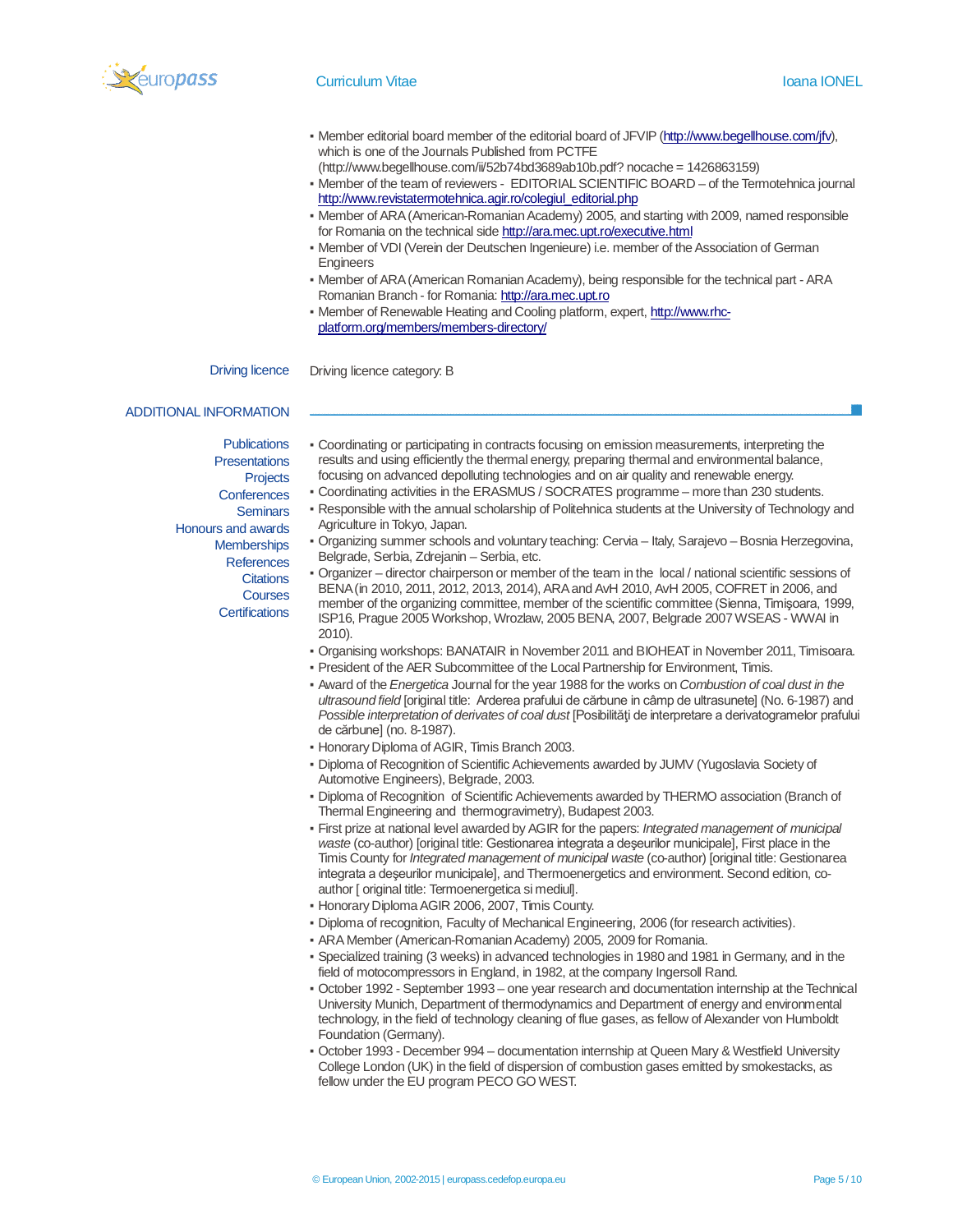

- 07.01.1994 30.09.1994 resuming the research and documentation internship at the Technical University Munich, Department of thermodynamics and Department of energy and environmental technology, in the field of technology cleaning of flue gases, as fellow of Alexander von Humboldt Foundation (Germany).
- 01.07.1995 30.09.1995 Visiting professor (Professor Gastvortragender) at the Technical University Munich, Department of Energy and environmental technology, as fellow of the Alexander von Humboldt Foundation.
- February 1997 March 1997 TEMPUS specialized training in the field of environmental protection at the Technical University of Graz (Austria), in order to develop new courses.
- September 1998 specialising in the FLUENT codes, Thessaloniki, Greece, at ENERVAC Flutec
- July 1998 Visiting Professor (Gastdozent) at the Technical University of Munich.
- July 1998 summer school course at the NATO Advanced Institute in the field of advanced thermodynamics, Neptun, Romania.
- 2000 2001 Visiting Professor at the Technische Universität Graz, Socrates program, Universität Stuttgart, Technische Universität Berlin, Technische Universität Munich (two weeks).
- 2001 2002 Visiting professor / researcher for a research internship in the field of using alternative fuels for power generation plants under the program Stabilitätspakt für Osteuropa (Stability Pact for Eastern Europe), funded by the Alexander von Humboldt Foundation.
- October December 2002, DAAD scholarship at the Technical University Munich and Stuttgart.
- May June 2003 Visiting Professor at the Technische Universität Graz, Socrates program, Universität Stuttgart, Technische Universität Braunschweig, Technische Universität Munich
- February 2004 Guest Professor under SOCRATES program at Universität Stuttgart, Technische Universität Braunschweig (one-two weeks)
- **2005 Chairwoman BENAN (Balkan Environmental Association) for Politehnica University** Timisoara, responsible with the local branch
- 2005 Visiting professor in the SOCRATES program at TU Graz, TU Braunschweig, TU Munich, Stuttgart U (one-two weeks)
- 2006 Visiting professor in the SOCRATES program at TU Graz, TU Braunschweig, TU Munich, Stuttgart U (one-two weeks)
- 2007-2009 Teaching professor in the SOCRATES program at TU Graz, TU Braunschweig, TU Munich, Stuttgart U (reduced periods)
- 2010 Diploma of Excellence, Faculty of Economics and Business Administration, West University, **Timisoara**
- 2010 Diplomas and gold, silver and bronze medals at INVENTICA in 2010, 2011, 2012 Bucharest, Romania for 3 patents
- 2011 Diploma and gold Medal at the International Invention Exhibition IENA 2011 Nuremberg, Germany for invention
- 2011 1<sup>st</sup> Prize for International relations category with respect to the work "Bio-energy from Short Rotation Coppice – SRC, as Source for the 2030 Vision of District Heating - DH", Berlin, Germany
- 2013 Award at the Regional Innovation Fair Arad, offered by InnoMatcch
- 2014 Award / Excellence Diploma in chemistry / physics awarded by the ARA Academy (American Romanian Academy), Frascati, Italy

Publishing activity (selection):

▪ Co-author of 7 patents (in Romania), books (more than 28 books in Romanian, German, English), articles (over 300 articles, more than 80 articles are ISI) on research and development in the field of applied thermodynamics, air quality, environmental protection, classical and renewable clean energy systems, risk assessment, etc. Coordinator of over 140 national research projects (both private industry and state-financed projects) and international projects (JOULE, FP, IEE, transnational projects with Serbia and Hungary, Norway grants, POSDRU/SOPDHR, etc.).

#### ANNEXES

Selective list of coordinated projects

Available on request:

Selected list of coordinated national, international, EU projects on structural funds *<u>Powerfor the Selected list of clearn</u>ed <i>Read* ISI list of papers

- 
- List of other publications
- List of patents
- Diplomas / Certificates
- **June , 2019**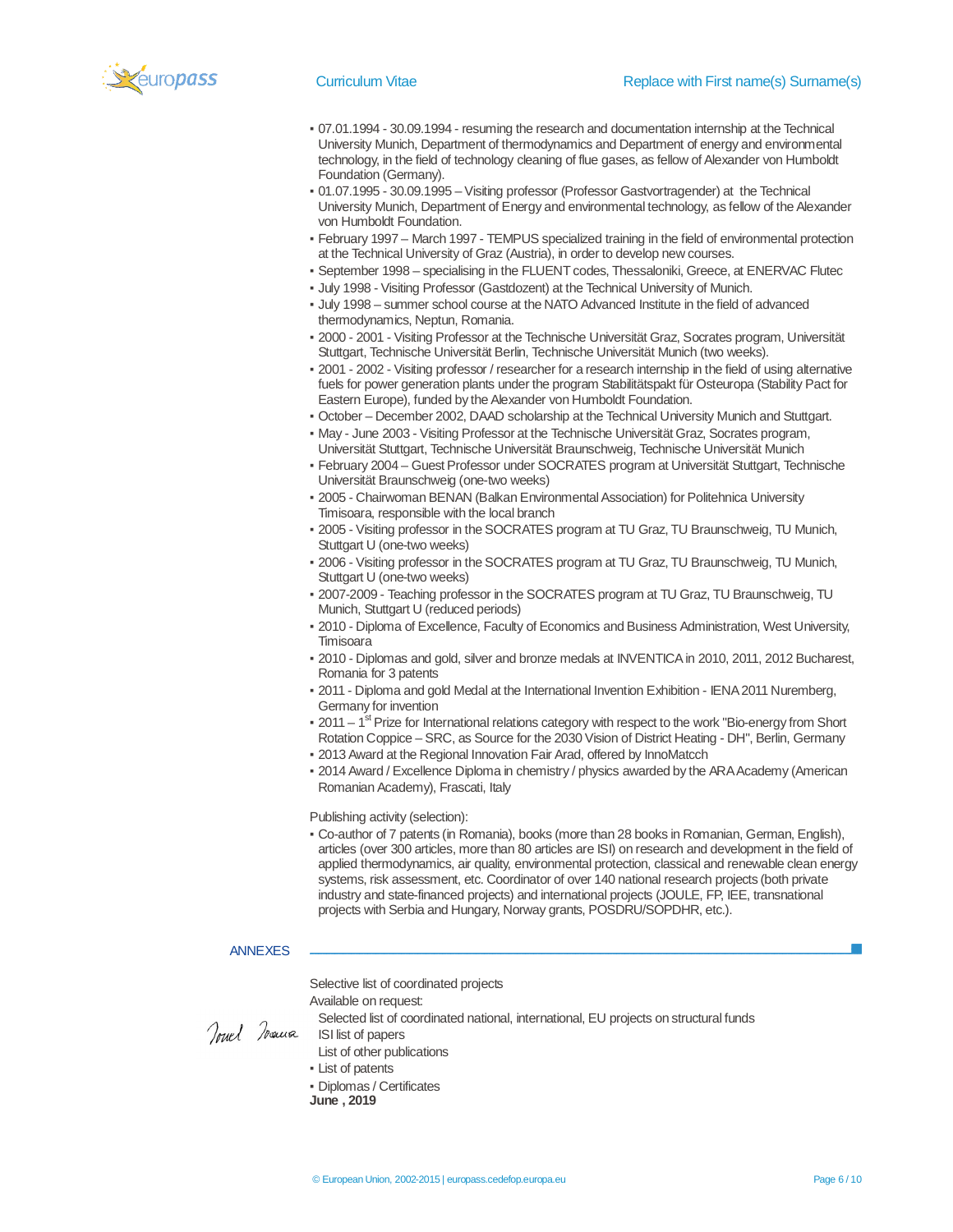

### **Scientific innovation Grants (international / national) covering environmental / renewables themes**

## **Coordinated by prof.dr.ing. Ioana Ionel**

| Nr.<br>crt.    | International grants (name in original)                                                                                                                                       | <b>NB.</b> Grant                                         | <b>Interval</b> |
|----------------|-------------------------------------------------------------------------------------------------------------------------------------------------------------------------------|----------------------------------------------------------|-----------------|
| 1              | Automatic harvesting system for SRC nurseries                                                                                                                                 | 315416 - FP7                                             | 2012-2014       |
| $\overline{2}$ | BanatAir- SUSTAINABLE DEVELOPMENT FOR BANAT<br>REGION BY MEANS OF EDUCATION AND SCIENTIFIC<br>RESEARCH & DEVELOPMENT IN TRANSBOUNDARY AIR<br><b>QUALITY MONITORING ISSUES</b> | cod 385 MIS-ETC                                          | 2010-2011       |
| 3              | Contribution to sustainable development by assessing the<br>transboundary air pollution upon the cultural&turistical heritage<br>in HU-RO border - TRANSAIRCULTUR             | HURO/1011/139/1.3.4                                      | 2012-2013       |
| 4              | Corss-border joiont RDI in the field of biogas production, a<br>suitable renewable energy carrier for Hungary and Romania -<br><b>RESGAS</b>                                  | HURO/1001/193/2.2.2                                      | 2012-2013       |
| 5              | Promotion of short rotation coppice for district heating systems<br>in Eastern Europe - BIO-HEAT                                                                              | IEE/09/890/SI2.558326                                    | 2010-2012       |
| 6              | Romanian Atmospheric Research 3D Observatory                                                                                                                                  | STVES - 2008/115266                                      | 2009-2011       |
| $\overline{7}$ | <b>GREENENERGY - Energy optimisation in European</b><br>greenhouses                                                                                                           | Proposal NB 012566-2,<br>Contract COLL CT 2005<br>012566 | 2005-2007       |
| 8              | NETBIOCOF - European Integration network for biomas<br>incineration                                                                                                           | FP6 - CT SES6-CT-020007                                  | 2005-2006       |
| 9              | CETEOR - Subcontract experts in regions comprised of<br>Albania, Macedonia, Serbia Montenegro, Romania, Bulgaria,<br>Croatia, Moldova                                         | P <sub>137</sub>                                         | 2005-2006       |
| 10             | UPSWING - Unification of power plant and solid waste<br>incineration                                                                                                          | NNE5-2001-00719                                          | 2002-2005       |
| 11             | Combined cycle power plant with integrated low temperature<br>heat - NAS LOTHECO                                                                                              | ENK5-CT2000-00063                                        | 2002-2003       |
| 12             | <b>Remote Optical Sensing Evaluation-ROSE</b>                                                                                                                                 | EU-RO 41/04XI2008 din<br>218/4XI2003                     | 2001-2004       |
| 13             | Air quality improvements by means of traffic interventions                                                                                                                    | <b>COPBIL agreement</b><br>772/20.01.2000                | 2000-2002       |
| 14             | Predrying of Moist Fuel for Energy Production                                                                                                                                 | PL 970 116                                               | 1998-2000       |
| 15             | Novel Approaches in Advanced Combustion Technologies "cu<br>tema" Characterisation of Low Calorific Lignites and NOx<br>Control by Urea Injection                             | ERBCIPDCT 940508                                         | 1995-1997       |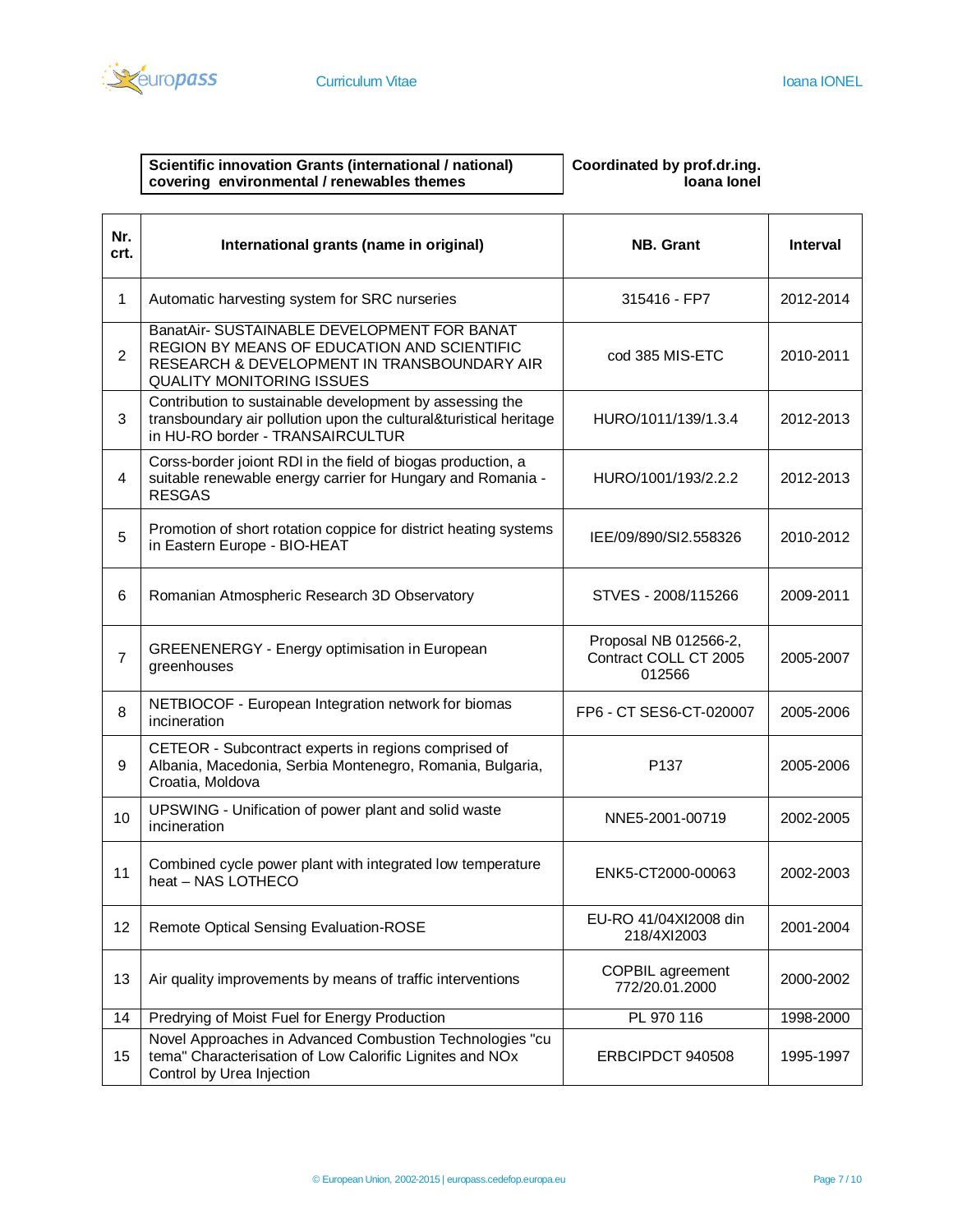

| 16 | EUBIONET III - WP3 Solutions for biomass fuel market<br>barriers and raw material availability | IEE/07/777/SI2.499477 | 2010 |
|----|------------------------------------------------------------------------------------------------|-----------------------|------|
|    | EUBIONET III - WP6 Solutions for biomass fuel market<br>barriers and raw material availability | IEE/07/777/SI2.499477 | 2010 |
| 18 | EUBIONET III - WP2 Solutions for biomass fuel market<br>barriers and raw material availability | IEE/07/777/SI2.499477 | 2009 |
| 19 | EUBIONET III - WP4 Solutions for biomass fuel market<br>barriers and raw material availability | IEE/07/777/SI2.499477 | 2009 |

| Nr.<br>crt.    | National grants (name in original)                                                                                                                                                                                                                                     | <b>NB Grant</b>             | <b>Interval</b> |
|----------------|------------------------------------------------------------------------------------------------------------------------------------------------------------------------------------------------------------------------------------------------------------------------|-----------------------------|-----------------|
| 1              | Instrument inovativ de analiza a calitatii aerului in zone urbane<br>- AIRQ / Novel Tool for Urban Air Quality Monitoring - AIRQ                                                                                                                                       | 5 RO-FR / 2012/AIRQ         | 2012-2014       |
| $\overline{2}$ | EPOC - Energie pentru un oras curat / Energy for a clean city                                                                                                                                                                                                          | 22131/2008                  | 2008-2011       |
| 3              | Reteaua romana de sisteme LIDAR - ROLINET / Romanian<br>Lidar Network - ROLINET                                                                                                                                                                                        | 31-002                      | 2007-2010       |
| 4              | OVAPED - Optimizarea valorificării potențialului energetic al<br>deșeurilor pentru obținerea energiei curate în instalații<br>industriale românești / Optimizing recovery of waste energy<br>potential in order to obtain clean energy in Romanian industrial<br>plant | 282                         | 2006-2008       |
| 5              | TOP - Teledetecția optică în studiul integrat al poluării din<br>stratul limită planetar urban / Teledetecția optică în studiul<br>integrat al poluării din stratul limită planetar urban                                                                              | 734                         | 2006-2008       |
| 6              | EmSHIPs - Cercetări privind sistemele de control și evaluare<br>a nivelului de emisii în transportui navale / Research on the<br>systems of control and evaluation of the level of emissions in<br>the naval transport                                                 | 108                         | 2006-2008       |
| $\overline{7}$ | TECEBAC - Dezvoltarea de tehnologii curate de producere a<br>energiei pe bază de cărbune / The development of clean<br>technologies for the production of coal-fired energy                                                                                            | 48                          | 2005-2007       |
| 8              | Cercetari privind arderea combinata a deseurilor urbane sau<br>biomasa cu carbune si epurarea gazelor de ardere / Research<br>on the combustion of urban waste or mixed biomass with coal<br>and flue gas cleaning                                                     | 410                         | 2004-2006       |
| 9              | Tehnologie noua de valorificare a biomasei prin ardere in strat<br>fluidizat / The new technology of recovery of biomass in<br>fluidized bed combustion through                                                                                                        | 461                         | 2004-2006       |
| 10             | Implementarea unui incinerator de deseuri solide la o centrala<br>termoelectrica / The implementation of a solid waste<br>incinerator to a thermoelectric power plant                                                                                                  | 42/4.11.03                  | 2003-2005       |
| 11             | Monitorizarea calității aerului prin gestionarea surselor de<br>poluare (tip A) / Monitoring air quality by managing sources of<br>pollution (type A)                                                                                                                  | cod CNCSIS 812, Nr. crt. 23 | 2002-2005       |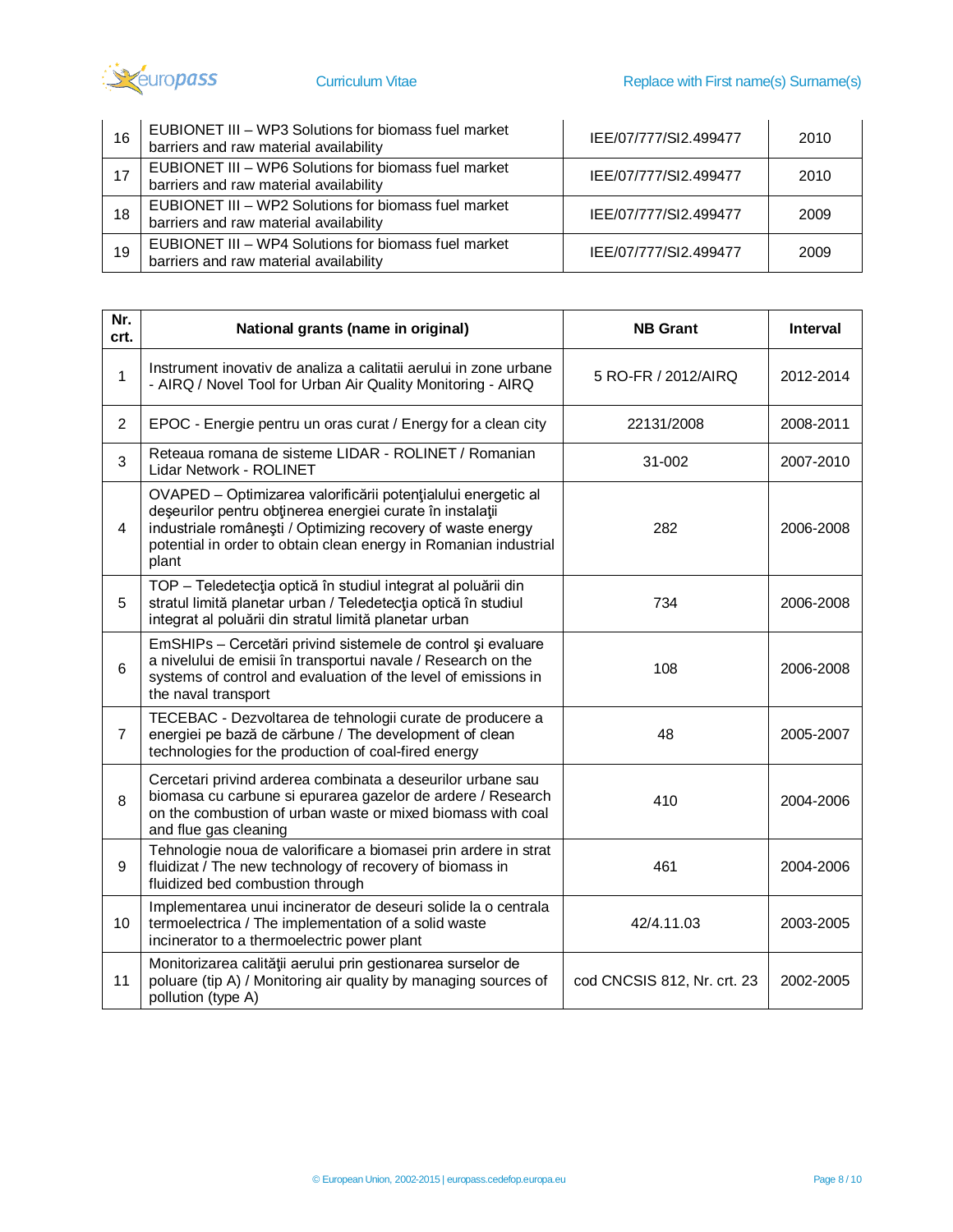

| <b>Didactic innovative grants</b> |  |
|-----------------------------------|--|
|-----------------------------------|--|

**Didactic innovative grants Coordinated by prof.dr.ing. Ioana Ionel**

| Name of the grant in original                                                                                                                                      | <b>NB Grant</b>  | Interval  |
|--------------------------------------------------------------------------------------------------------------------------------------------------------------------|------------------|-----------|
| Sustainable development for Banat region by means of<br>academic education and scientific research & development in<br>transboundary air quality monitoring issues | MIS-ETC code-385 | 2009-2011 |
| EUROACADEMY ON VENTILATION AND INDOOR CLIMATE                                                                                                                      | MSCF-2005-029900 | 2005-2007 |

| Denumirea grantului national                                                                                                                                                                                                                                                                                                                           | Nr. Grant                                   | Anul      |
|--------------------------------------------------------------------------------------------------------------------------------------------------------------------------------------------------------------------------------------------------------------------------------------------------------------------------------------------------------|---------------------------------------------|-----------|
| Parteneriat regional si euro-regional pentru tranzitia spre piata<br>muncii prin consiliere pentru cariera si stagii de practica la<br>angajator - PRACTICOR ® EURO-REGIO / Regional<br>partnership and the euro-regional for the transition to the<br>labour market through career counseling and internships at<br>employer - PRACTICOR ® EURO-REGIO | POSDRU/161/2.1/G/132889.<br>cod SMIS: 51563 | 2014-2015 |
| Inginerie de Mentenanță pentru - ELI-NP / Extreme Light<br>Infrastructure Nuclear Physics - ELI-NP                                                                                                                                                                                                                                                     | POSDRU/156/1.2/G/142253                     | 2014-2015 |
| Retea Nationala de formare CONtinua a CadreLOR Didactice<br>din Invatamantul Preuniversitar Profesional si Tehnic -<br>CONCORD / National Network of Training for Teachers from<br>Professional and Technical Pre-University Education -<br><b>CONCORD</b>                                                                                             | POSDRU/87/1.3/S/61397                       | 2010-2013 |
| Retea transnationala educationala privind orientarea si practica<br>pentru cariera, corelate cu piata muncii, in societatea<br>cunoasterii - PRACTICOR / Transnational Educational Network<br>for Career Guidance, Counseling and Practice Correlated with<br>the Labour Market, in the Society of Knowledge - PRACTICOR                               | POSDRU/90/2.1/S/48816                       | 2010-2013 |
| Dezvoltarea si sustinerea de programe postdoctorale<br>multidisciplinare in domenii tehnice prioritare ale strategiei<br>nationale de cercetare - dezvoltare - inovare 4D-POSTDOC /<br>Development and support of postdoctoral programs in<br>technical fields of multidisciplinary priorities national strategy of<br>research-development-innovation | POSDRU/89/1.5/S/52603                       | 2010-2013 |
| Imbunătățirea performanțelor energetice și reducerea poluării<br>la mașinile și echipamentele termice, pentru studii aprofundate<br>si master, doctorat / Improvement of energy performance and<br>reduce pollution from cars and heating equipment for advanced<br>studies and a master's degree, Ph.d.                                               | Grant 5D cu CNCSU- cod 63                   | 1999-2002 |